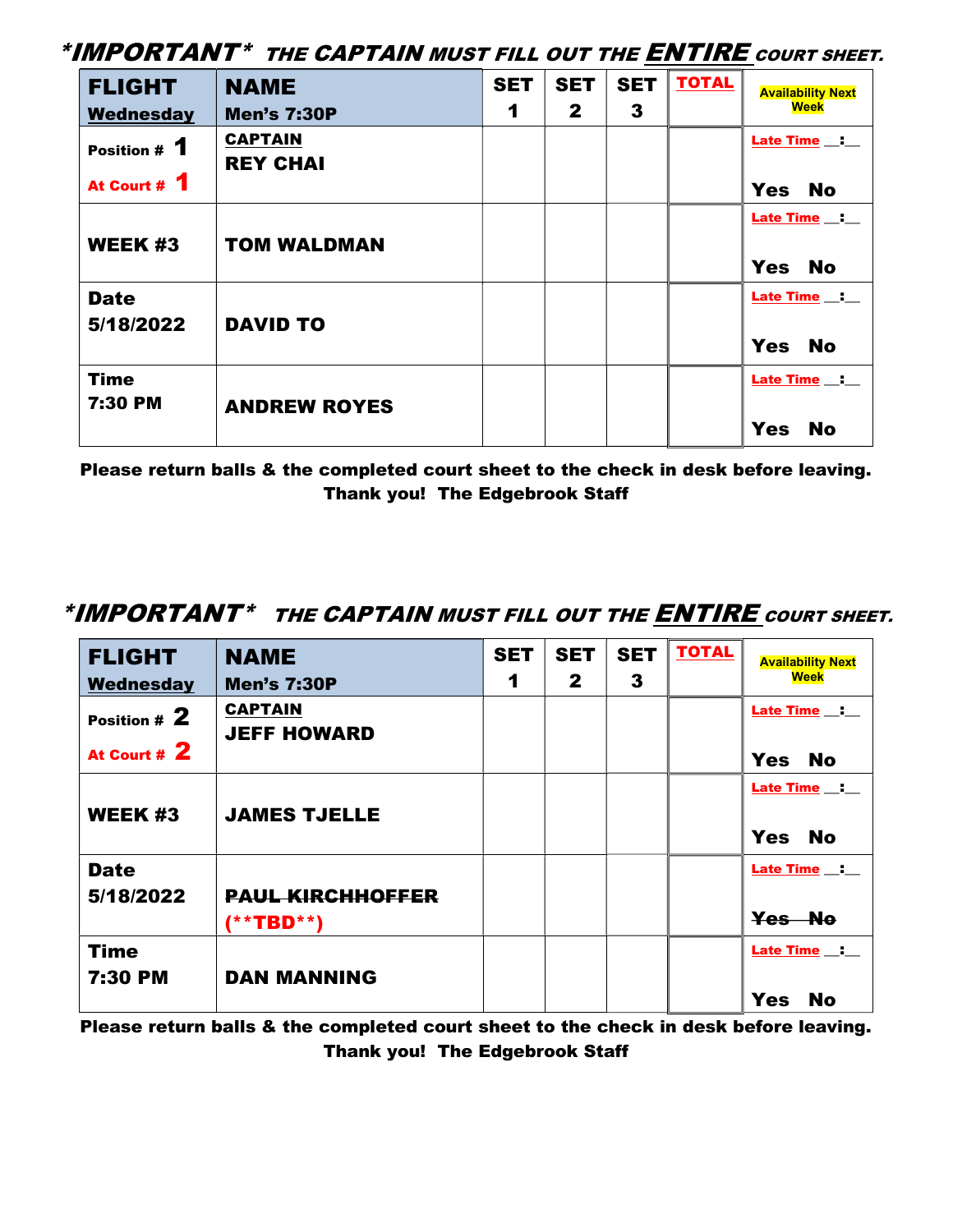## \*IMPORTANT\* THE CAPTAIN MUST FILL OUT THE ENTIRE COURT SHEET.

| <b>FLIGHT</b>                   | <b>NAME</b>                         | <b>SET</b> | <b>SET</b>   | <b>SET</b> | <b>TOTAL</b> | <b>Availability Next</b>                           |
|---------------------------------|-------------------------------------|------------|--------------|------------|--------------|----------------------------------------------------|
| Wednesday                       | <b>Men's 7:30P</b>                  | 1          | $\mathbf{2}$ | 3          |              | <b>Week</b>                                        |
| Position $#3$<br>At Court # $3$ | <b>CAPTAIN</b><br><b>YOUNG PARK</b> |            |              |            |              | <b>Late Time __: __</b><br><b>No</b><br><b>Yes</b> |
| <b>WEEK #3</b>                  | <b>LONG HUANG</b>                   |            |              |            |              | <b>Late Time __: __</b><br>Yes No                  |
| <b>Date</b><br>5/18/2022        | <b>DENNIS ISAACSON</b>              |            |              |            |              | Late Time :<br><b>No</b><br><b>Yes</b>             |
| <b>Time</b><br>7:30 PM          | <b>J.P.GAO</b>                      |            |              |            |              | Late Time _:<br><b>Yes</b><br><b>No</b>            |

Please return balls & the completed court sheet to the check in desk before leaving. Thank you! The Edgebrook Staff

## \*IMPORTANT\* THE CAPTAIN MUST FILL OUT THE **ENTIRE** COURT SHEET.

| <b>FLIGHT</b>                    | <b>NAME</b>                                               | <b>SET</b> | <b>SET</b>   | <b>SET</b> | <b>TOTAL</b> | <b>Availability Next</b>                  |
|----------------------------------|-----------------------------------------------------------|------------|--------------|------------|--------------|-------------------------------------------|
| Wednesday                        | <b>Men's 7:30P</b>                                        | 1          | $\mathbf{2}$ | 3          |              | Week                                      |
| Position # $4$<br>At Court # $4$ | <b>CAPTAIN</b><br><b>MARCO SOBRINO</b><br>$(* * TBD * *)$ |            |              |            |              | <b>Late Time :</b><br>Yes No              |
| <b>WEEK#3</b>                    | <b>PRADEEP PAGADALA</b>                                   |            |              |            |              | Late Time :<br><b>Yes</b><br><b>No</b>    |
| <b>Date</b><br>5/18/2022         | <b>HAMID</b><br><b>SHEIKHGHANBARI</b>                     |            |              |            |              | Late Time _: _<br><b>Yes</b><br><b>No</b> |
| <b>Time</b><br>7:30 PM           | <b>MATT ROBON</b>                                         |            |              |            |              | Late Time _:<br><b>Yes</b><br><b>No</b>   |

Please return balls & the completed court sheet to the check in desk before leaving. Thank you! The Edgebrook Staff